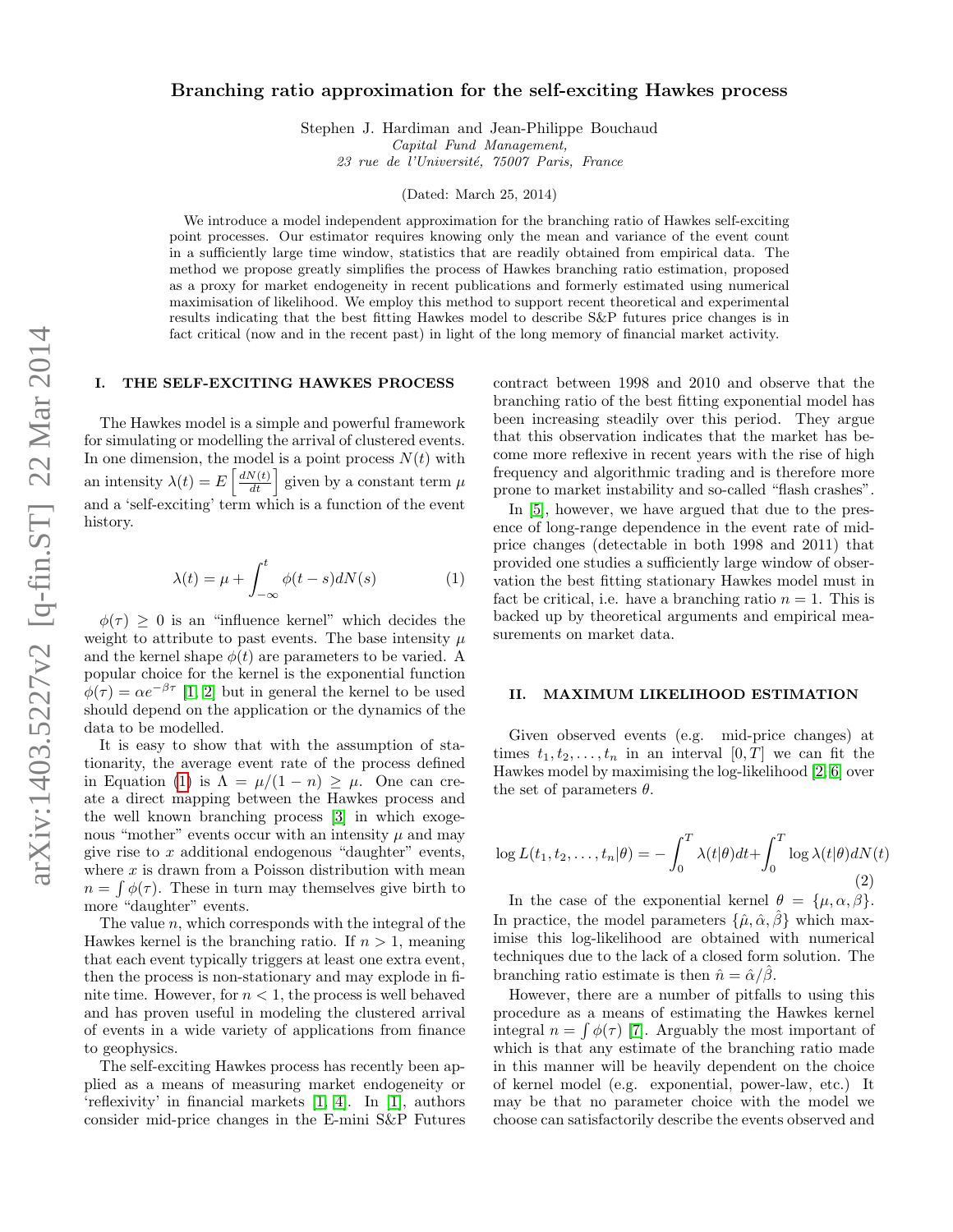2

the meaning of the branching ratio extracted is therefore questionable.

Care must also be taken when employing this method in the presence of imperfect event data as illustrated in [\[7\]](#page-3-6). In one of their figures, the authors present a (negative) log-likelihood surface which features two minima (one local, and one global). The global -log-likelihood minimum does little more than describe packet clustering inside the millisecond which arises from the manner in which events that arrive at the exchange at different times are bundled and recorded with the same timestamp. Subsequent randomisation of the timestamps inside a short time interval (in this case, one millisecond) creates a spurious high frequency correlation. The parameters associated with this minimum produce a very high event intensity that lasts for less than a millisecond after the arrival of an event. This explains why many seconds may pass but then two events can arrive almost instantaneously. The local -log-likelihood minimum, which is in fact a better fit to the 'true' lower frequency dynamics does a poor job of explaining this spurious clustering and is punished with a lower log-likelihood. Indeed, when the authors of [\[7\]](#page-3-6) choose to fit this local minimum they corroborate results presented in [\[5\]](#page-3-4).

We believe it is therefore essential to have additional checks (such as non-parametric methods [\[8\]](#page-3-7)) at one's disposal to support results obtained from likelihood maximisation. To address the pitfalls in branching ratio estimation that arise from the model choice we propose a simple model-independent tool for branching ratio estimation, in the next section, which accurately reproduces previous results of [\[1\]](#page-3-0) and also indicates the criticality of the relevant Hawkes process which describes the market.

### III. A MEAN-VARIANCE ESTIMATOR FOR THE BRANCHING RATIO  $n$

We begin with a general expression relating the Fourier transform of the kernel function to the Fourier transform of the infinitesimal auto-covariance function of the event rate (see [\[8,](#page-3-7) [9\]](#page-3-8) for a derivation).

$$
\hat{\nu}(\omega) = \frac{\Lambda}{\left|1 - \hat{\phi}(\omega)\right|^2} \tag{3}
$$

Setting  $\omega = 0$  we obtain a relation between the branching ratio, the average event rate and the integral of the autocovariance (in the stationary case  $n \leq 1$ )

$$
\int_{-\infty}^{\infty} \nu(t)dt = \frac{\Lambda}{\left|1 - \int_{-\infty}^{\infty} \phi(t)dt\right|^2}
$$
 (4)

$$
= \frac{\Lambda}{(1-n)^2} \tag{5}
$$

Therefore, to deduce the branching ratio of the stationary Hawkes process, we need only build an estimator

for  $\Lambda$  and  $\int_{-\infty}^{\infty} \nu(t) dt$ . Estimating  $\Lambda$  is trivial. To estimate  $\int_{-\infty}^{\infty} \nu(t) dt$  we consider the variance of event rate in a window of length W.

$$
\text{Var}[N_W] = \int_{-W}^{W} (W - |t|) \nu(t) dt \tag{6}
$$

We then note that if:

1.  $W \gg R$  such that  $(W - |t|)/W \approx 1$  for all  $|t| < R$ 2.  $v(t) \approx 0$  for  $|t| > R$ 

then

$$
\int_{-\infty}^{\infty} \nu(t)dt \approx \frac{\text{Var}[N_W]}{W} \tag{7}
$$

and we find

<span id="page-1-0"></span>
$$
n \approx 1 - \sqrt{\frac{\mathrm{E}[N_W]}{\mathrm{Var}[N_W]}} \tag{8}
$$

The estimator has a very intuitive interpretation. When the variance is equal to event rate the process is obeying Poisson statistics and  $n = 0$ . Any increase in the variance above the event rate indicates correlation and, within a Hawkes framework, a positive branching ratio.

### IV. EMPIRICAL APPLICATIONS

## A. Flash-crash revisited

To demonstrate the effectiveness of this simple estimator we have repeated the flash-crash day branching ratio analysis of Filimonov & Sornette [\[1\]](#page-3-0). We consider nonoverlapping periods of 10 minutes in the hours of trading before and just after the flash-crash. For each 10-minute period, we calculate the sample mean and variance of the number of mid-price changes in the 60 windows of length  $W = 10s$  contained. The resulting values are plugged into Equation [8](#page-1-0) to obtain an approximation of the branching ratio for each period. The results are presented in Figure [1.](#page-2-0)

Note that this simple estimator is only a biased approximation, and for a general W, will underestimate the value of  $\int_{-\infty}^{\infty} \nu(t) dt$  and therefore the branching ratio. Since we consider a window size  $W = 10s$  we have systematically underestimated  $n$  in Figure [1](#page-2-0) as measurements of  $\nu(t)$  on this data have support outside the interval  $[-10s, 10s]$  — there is still significant autocorrelation in the event rate at scales longer than 10s.

However, we have identified that a window size  $W$  of the order of approximately 10 to 30 seconds produces estimates of the branching ratio on our data in line with those obtained by ML fitting to the exponential model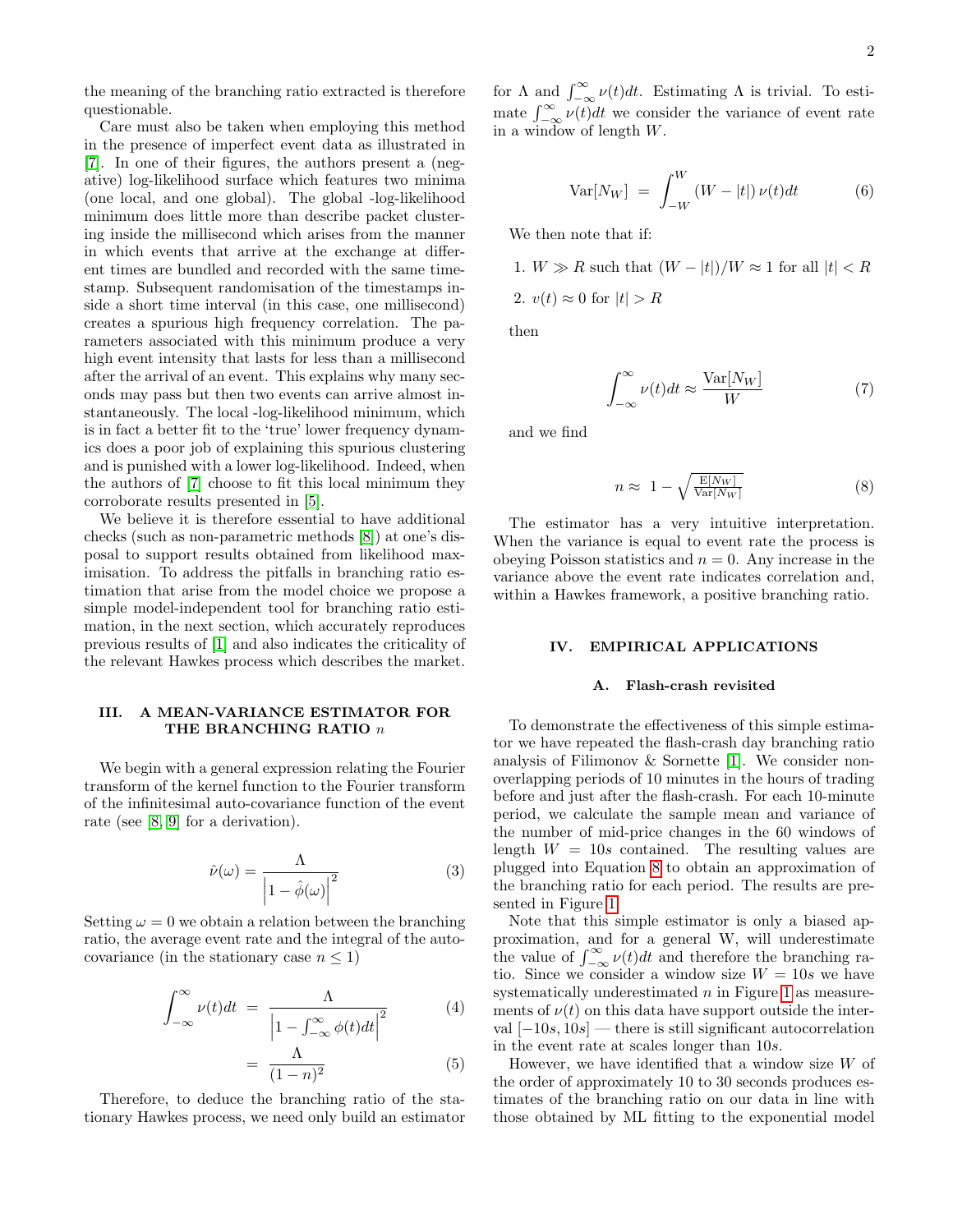

<span id="page-2-0"></span>FIG. 1: Reproduction of the flash-crash branching ratio analysis of Filimonov & Sornette using the mean-variance estimator. Our results compare well with those obtained by maximising the likelihood of the exponential model (with 1-second randomisation). The dashed line is the E-mini S&P price. The points are placed at the end of the 10-minute period for which the branching ratio estimate is made.

after intra-second randomisation (the method applied in [\[1\]](#page-3-0).) Note that we do not fix  $\beta$  in our ML fit but let it settle naturally at the value which maximises the loglikelihood. We observe that this value  $\hat{\beta}$  is very much dependent on the period of randomisation<sup>1</sup> of the timestamps. When we randomise timestamps inside each millisecond in we obtain  $\hat{\beta}^{-1} \approx 10^{-2}$  for periods in 2010 but randomisation at larger intervals (e.g. the intra-second randomisation of Filimonov & Sornette) prevents  $\hat{\beta}^{-1}$ from exceeding values of the order of magnitude of the scale of randomisation.

Note that since our results with  $W = 10s$  correspond well with those obtained using the methods of Filimonov & Sornette [\[1\]](#page-3-0), their procedure must *also* underestimate the branching ratio. To converge on the true  $n$  in expec-tation, we must take expression [8](#page-1-0) in the limit of  $W \to \infty$ . We do just this in Figure [2](#page-2-1) for mid-price changes of the E-mini S&P Futures contract in 2010. One notes that as the window size increases, the branching ratio converges to  $n = 1$  in a non-trivial way. As reported in [\[5\]](#page-3-4) for the structure of the kernel at short and long time-scales, two regimes are detectable with a transition around five minutes. The branching ratio asymptotically tends towards 1.0 with a scaling exponent  $\epsilon = -0.37$  not too different from the value of 0.45 estimated in [\[5\]](#page-3-4) for a 14-year period. Note that in taking the limit  $W \to \infty$  we consider variation in the event rate at significant time-scales to be explained by the stationary Hawkes model.



<span id="page-2-1"></span>FIG. 2:  $1 - \hat{n}$ , the estimate of the branching ratio as a function of window size for E-mini S&P mid-price changes in 2010. The mean and variance of  $N_W$  are estimated on the full year. Note that we have 'stitched' together periods of regular trading hours (09:30 to 16:00 EST) and have de-trended the event count by the average U-shaped intra-day seasonality.



<span id="page-2-2"></span>FIG. 3: Estimates of the branching ratio for 15-minute windows using the method of Filimonov & Sornette [\[1\]](#page-3-0) and estimates using the mean-variance estimator with a window size of  $W = 30s$ . Note that our MLE results differ somewhat from the plot presented in [\[1\]](#page-3-0). We attribute this to differences in the data source or identification of mid-price changes.

### B. Reflexivity : 1998 - 2013

Using the mean-variance estimator, we can also easily reproduce the result of [\[1\]](#page-3-0) that claims to demonstrate that reflexivity has been increasing in the S&P futures market since 1998. To do this we set our only parameter  $W = 30s$  and estimate the branching ratio in periods of 15-minutes. In Figure [3](#page-2-2) we present the 2-month medians of these estimates beside the median of the branching ratio estimate obtained using the exponential maximum likelihood approach after intra-second randomisation.

Since we expect the minimum time-scale of correlation in the data to have decreased over the past decades

<sup>&</sup>lt;sup>1</sup> To address the limited precision of the event data in [\[1\]](#page-3-0), the authors randomise timestamps uniformly inside the second that they are reported.